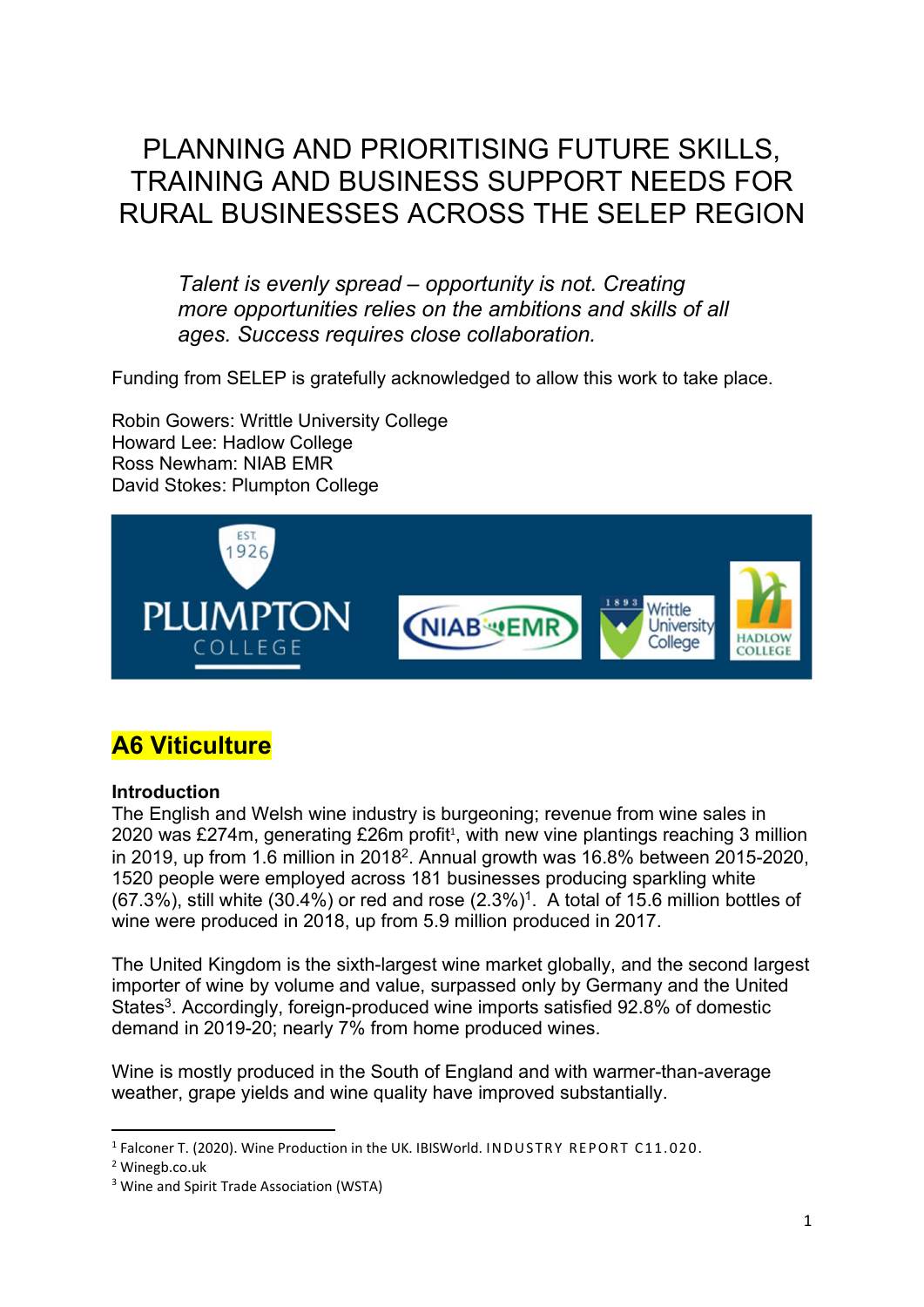The South East accommodates circa 54% of industry vineyards and wineries. Owing to climatic and soil conditions in the region, the South East is considered well suited for producing sparkling white wine.



The counties of East Sussex, West Sussex, Surrey and Kent accommodate the majority of large vineyards and wineries. The Nyetimber Estate in West Sussex is currently the largest vineyard with 438 acres under vine, while the Denbies vineyard in Surrey is the UK's second largest, with over 285 acres. However, in September 2018, English wine producer Chapel Down struck a deal to lease a further 388 acres of vinicultural land – the equivalent of 256 football pitches – adjoining its existing vineyards on the North Downs. The new site will be planted between 2019 and 2021, creating the largest vineyard in England with the potential to produce up to one million bottles of sparkling wine a year.

Recent analysis of potential expansion of the industry has been conducted by the NFU for the South East region and the results are summarised in their report<sup>4</sup>. The south east will provide some 21,000 viticulture and winery related jobs and a skills shortage as plantings are expected to reach 14,000 by 2040, up from 450ha in 2019.

<sup>&</sup>lt;sup>4</sup> https://issuu.com/ibretherton/docs/nfu\_fertile\_ground\_final\_single\_pg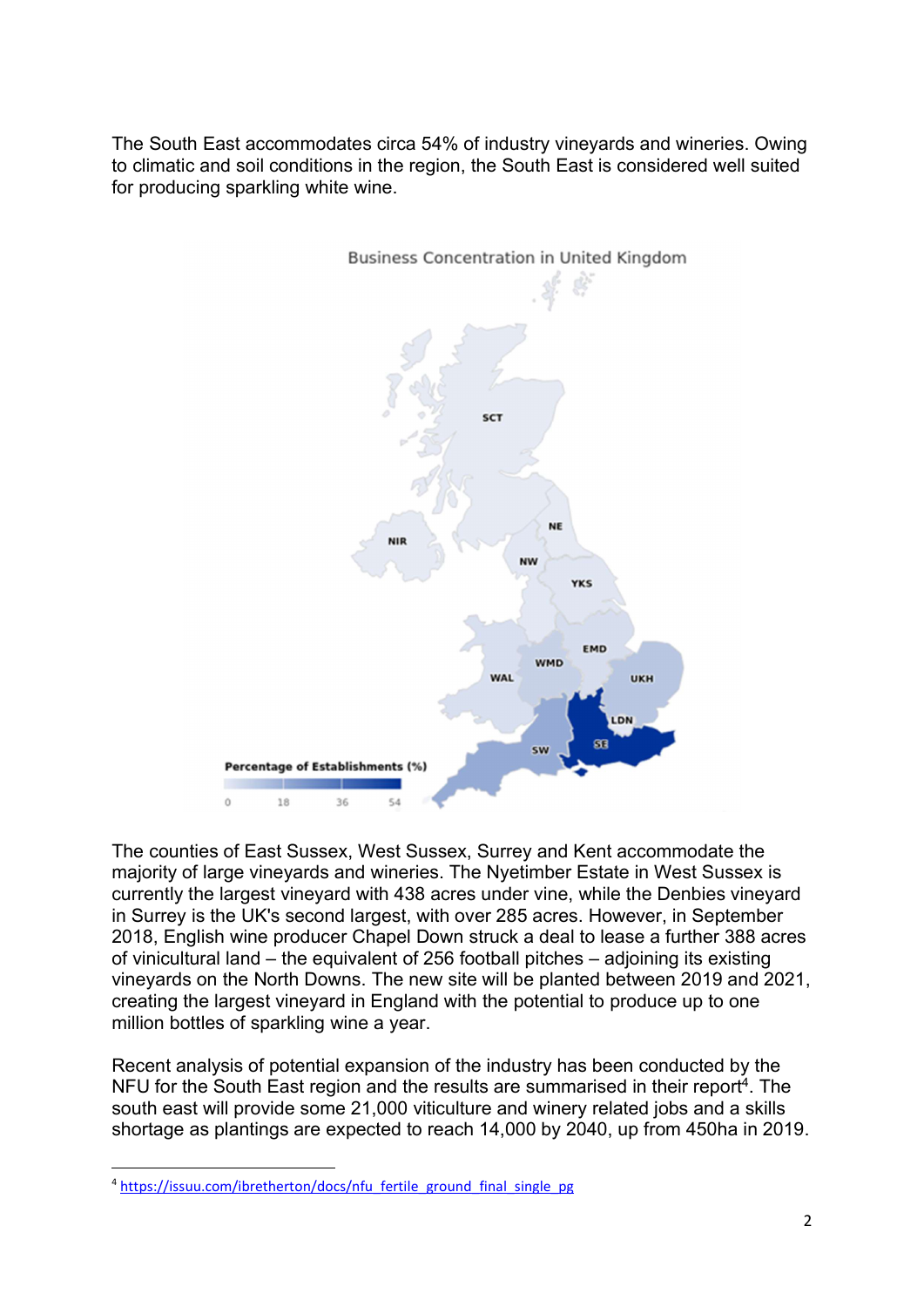



The average annual numbers of bottles produced (up to 2017) was around 5.5 million, with the 2018 harvest yielding 15.6 million bottles. Longer term, the target for the Board of Wine GB is to realise 40 million bottles per year within the next twenty years.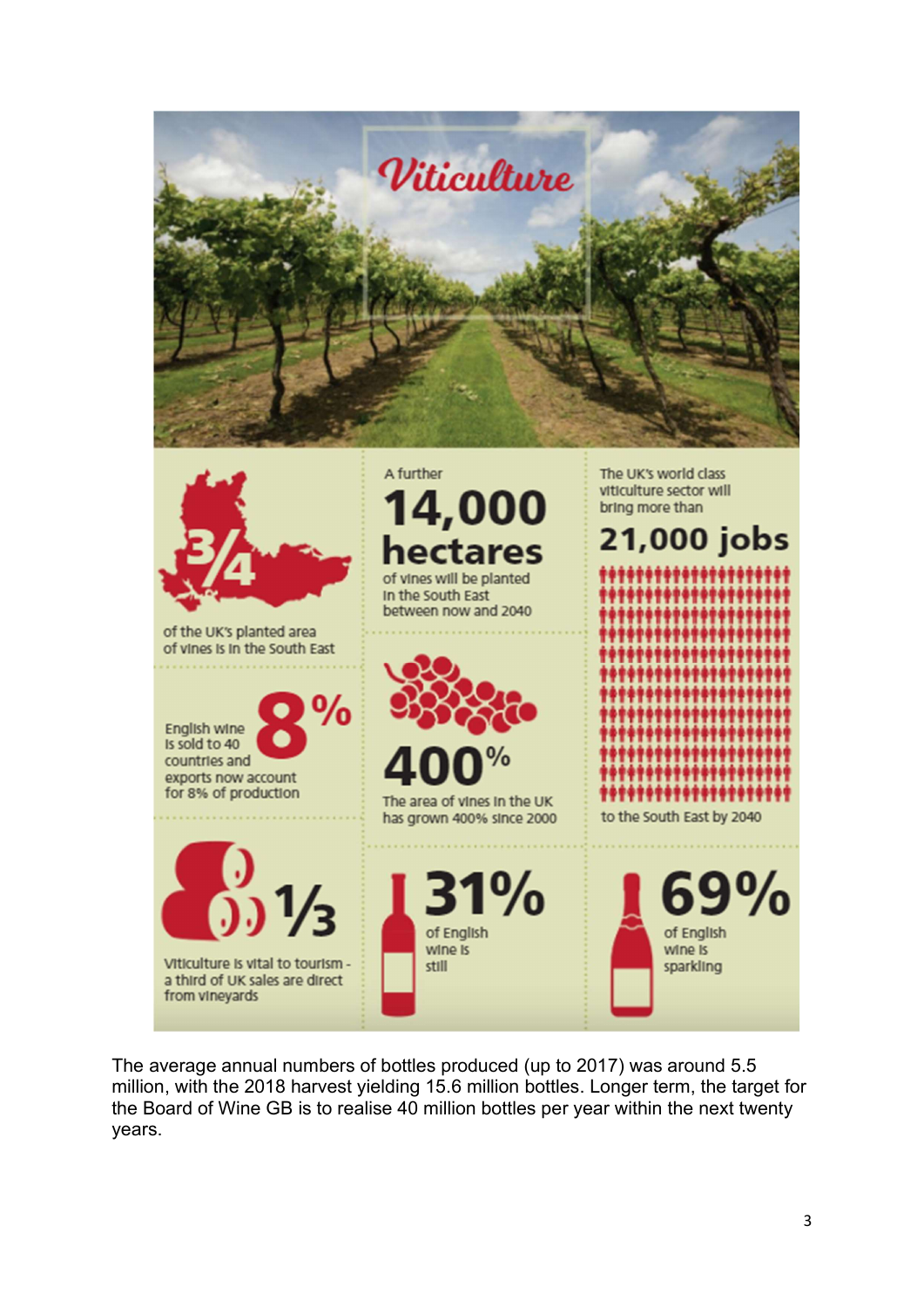As the sector expands, the need for skilled viticulturalists will grow. Whilst many of those new sector entrants will go through the established education route, many new staff members can be expected to join from outside the sector. Over time, viticulture will face many of the skills and training challenges listed previously for commercial horticulture.

Recommendation: Training providers to work closely with industry develop a competency framework for the viticulture sector, setting out the competencies for specific roles and the associated skills, knowledge and behaviours.

#### A drive towards quality

The rapid increase in output has significant important substitution opportunities if the UK can produce a consistent quality product. Leading businesses in the sector are committed to quality, but the wider industry is still challenged by reputation-damaging products reaching the market. Many of the contributing factors affecting quality will be specific to the terroir of the region, so looking overseas for solutions will not always be the answer.

Recommendation: Training and education courses in viticulture and oenology to have strong research informed components to assist the industry to adopt new technologies and approaches, including sustainability.

#### Looking overseas to address the quality perception

Many leading businesses within the UK viticulture sector look overseas for their talent pool of skilled workers – this trend will continue while the sector expands. The impacts of Brexit should not affect the appointment of proven staff, as most should be able to gain enough points under the new immigration guidelines being proposed.

Recommendation: SELEP Rural Working Group to maintain close links with NFU and central Government to ensure the viticulture sector can import the right overseas labour (following the introduction of the new points-based immigration system) to support future expansion of the sector.

#### **Weather**

The UK viticultural sector is potentially a climate change winner, though increasing extremes in the weather is leading to higher numbers of drought and flooding events. Spring frosts can have a devastating impact on production though frost protect systems of spraying water, adopted from other fruit crops, can largely mitigate this problem.

The wider UK climate is largely warm and humid, favouring the development of fungal pathogens. Key to the future commercial success of UK viticulture is the identification and adoption of varieties which have multigene resistance to key diseases in addition to desirable phenological traits, including late flowering (avoiding spring frosts) and early maturing (in the UK's short cool climate).

Recommendation: Educational and training skills delivery in the viticulture and oenology sector should maintain close links with relevant variety testing and associated research results to continually inform best practise.

Whilst viticulture is a beneficiary of the increasing temperatures of the cool climate region, other aspects of climate impact are rising in importance. For example, carbon footprint measurement, monitoring and evaluation are now becoming common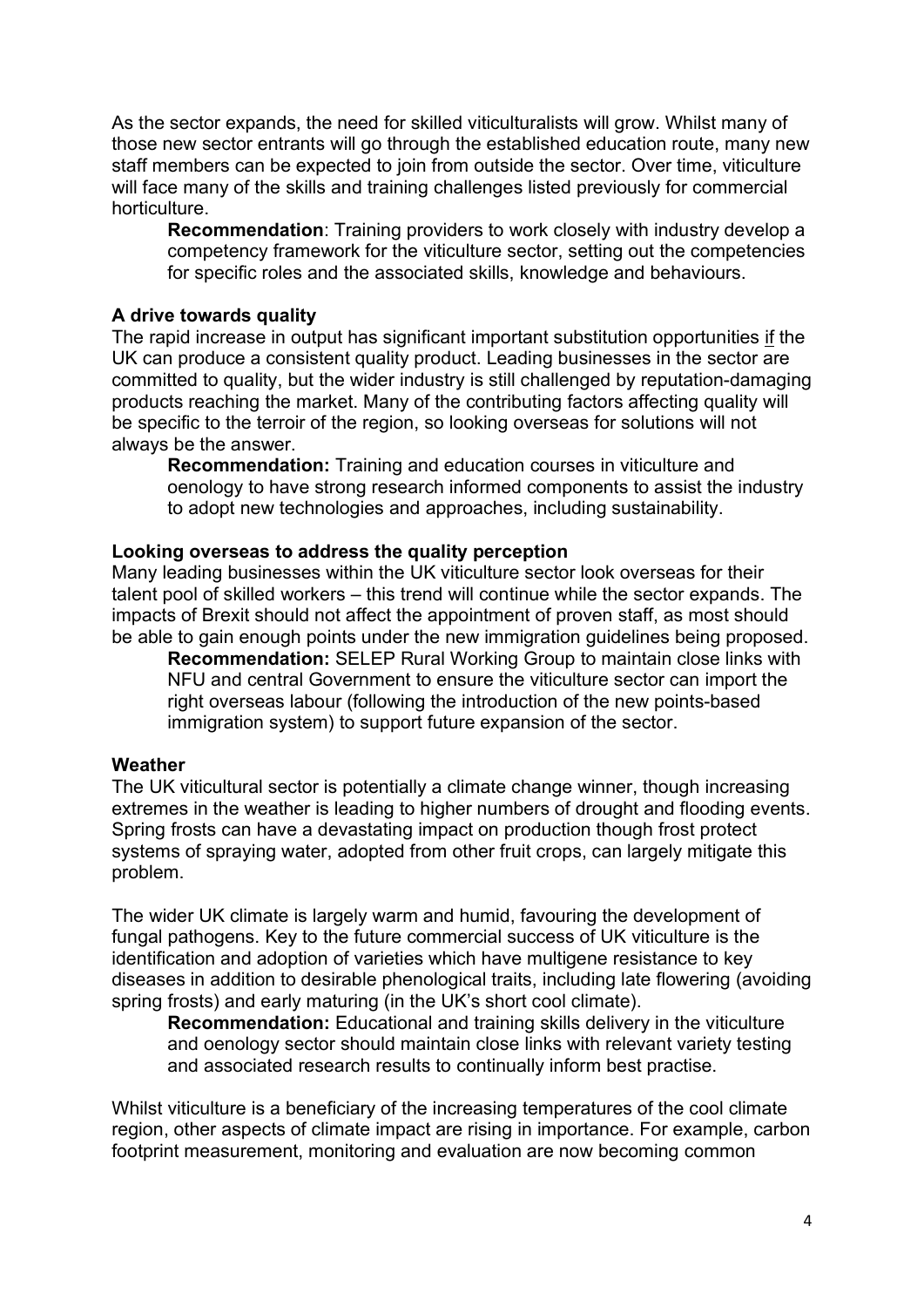practices within businesses and vineyards and wineries are no exception<sup>5</sup>. The integrated approaches to crop management are now  $key<sup>6</sup>$  as well as the control and limitation of greenhouse gas production<sup>7</sup>. Sustainability is now a key theme within the viticultural sector and WineGB has established 6 key principles of good sustainable management.

The key objectives of Sustainable Wines of Great Britain are<sup>8</sup>:

- Protect our soils, conserve our environment, and promote biodiversity in our vineyards
- Manage our vineyards sustainably, with minimal pesticide and fertiliser inputs
- Use water wisely, and protect our watercourses from contamination
- Minimise our energy use, greenhouse gas emissions and carbon footprint, both in the vineyard and the winery
- Be economically viable in the long term
- Grow outstanding grapes and produce excellent wine for our customers

#### Brexit & Labour

Like many other sectors of horticulture, the threat of Brexit reducing the number of European workers to harvest grapes is very real. It is considered unlikely that UK workers would be willing to harvest the annual grape crop, though as this is still a sector in its relative infancy and as grapes are considered a more 'romantic' crop, the challenge may not be as big a problem as other crops (such as brassicas).

Recommendation: SELEP are encouraged to communicate to central Government the extreme challenge that the viticulture sector believes it will face if there are insufficient low-skilled workers available.

## Employment and training

A very timely summary on employment and education was produced in May 2020 by WineGB<sup>9</sup> and this is reproduced below.

## 1 - Employment: creating 24,000 jobs in agriculture by 2040.

- When WineGB completed its first trade survey at the start of 2018, it then began to consider how the industry might grow over the coming decades.
- As a reference point, it researched how other New World wine regions had expanded and grown. Using Oregon as a benchmark, production in the UK would equate to 40m bottles by 2040 with 45,000 acres under vine.
- Assessing the current employment numbers across a number of New World wine regions, then WineGB estimates that UK would have 24,000 FTEs by 2040.

<sup>5</sup> https://www.winegb.co.uk/wp-content/uploads/2020/05/SWGB-bulletin-on-Carbon-Footprint-of-Vineyards.pdf

<sup>6</sup> http://adlib.everysite.co.uk/adlib/defra/content.aspx?id=000IL3890W.17YM1ATT5LQDB0

<sup>7</sup> https://www.oiv.int/public/medias/4521/publication-bilan-ges-en.pdf

<sup>8</sup> https://www.winegb.co.uk/2020/07/10/winegb-announces-industry-environental-sustainabilityscheme/

<sup>9</sup> https://www.winegb.co.uk/wp-content/uploads/2020/05/WGB\_200521\_APPG\_Employment.pdf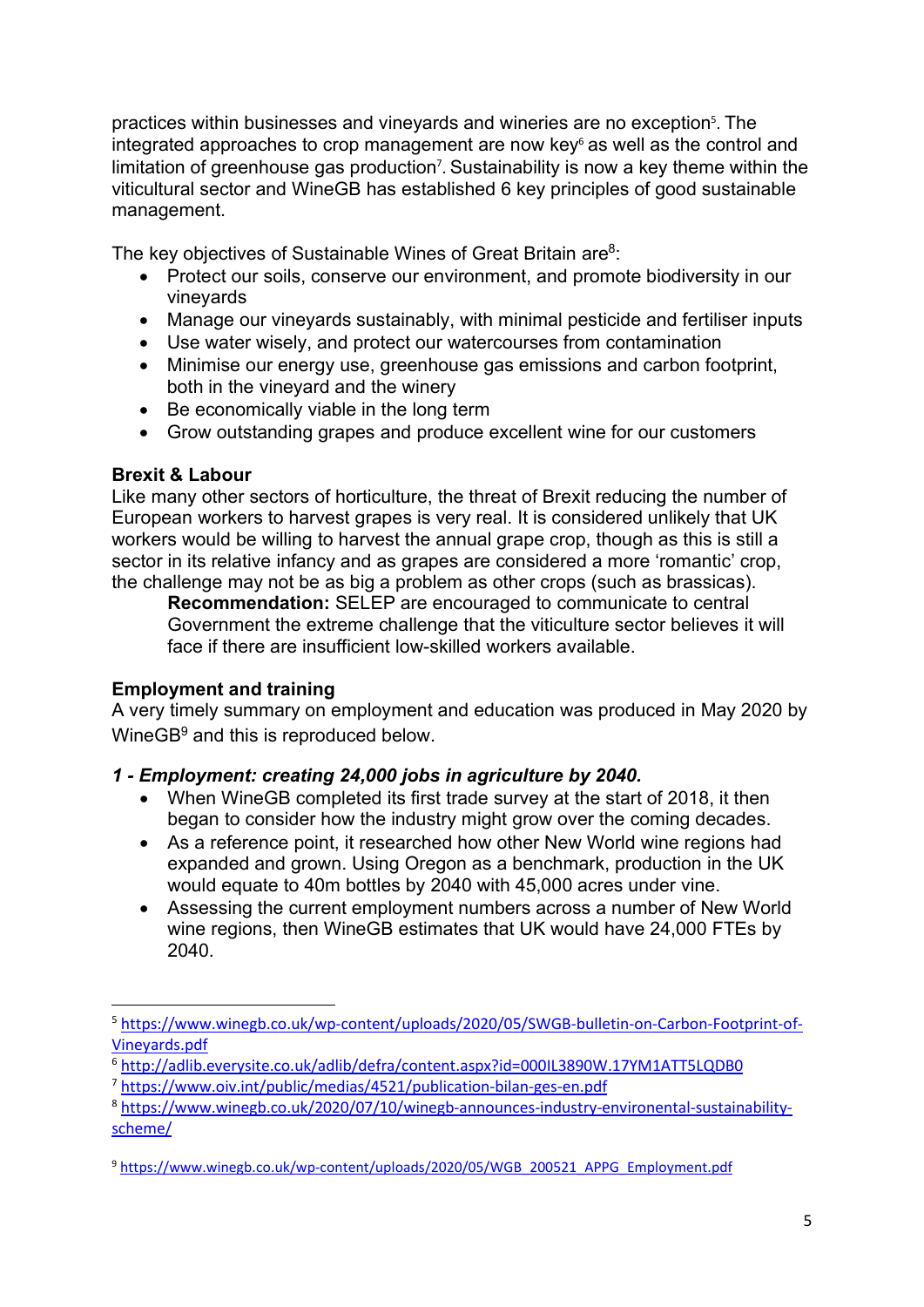- Making an assumption that perhaps 95% of the growth will be in the South East, then based on current plantings, an estimate can be extrapolated across those counties.
- Before the current crisis emerged, WineGB estimated that these figures would be reached well before 2040, perhaps as early as 2030. Therefore, given the current crisis, and potential recovery time, 2040 would seem logical.
- Government involvement: most of these workers will probably live close to the vineyards, and the need for housing, plus health and education provisions for themselves and families in these rural settings is an essential component to enable this growth.

## 2 - Seasonal Labour: an essential component in the industry's long-term growth.

- The UK industry is heavily reliant on non-UK labour for various vineyard operations throughout the year that require specialist skills, absent in the domestic market.
- Traditionally these teams have been supplied through specialist contractors who can provide highly efficient Romanians to complete this task.
- WineGB estimates that there are approx. 1,000 workers in the UK who meet these criteria and have settled status.
- Around 10-15% of this workforce leave the market every year: need to be replaced by workers with the same skill sets.
- With the acreage of vines growing at a significant rate doubling in the last 5 years – then the need for these seasonal workers is essential to provide the industry with specialist labour over the short- to medium-term.
- Government involvement: it is critical that this specific need is addressed as soon as possible to ensure this supply of labour continues.

## 3 - Education: broaden the geographical availability of relevant courses to increase productivity.

- Currently, there is only one college Plumpton in East Sussex that provides winemaking and viticulture courses. The College has a raft of options from City & Guilds Level 3 to a Masters Degree and an apprenticeship programme.
- Given the accelerated growth the industry is experiencing, then launching new faculties within existing agricultural colleges across the South-East would be essential. The employees listed in the table will need ongoing training.
- There are a number of colleges that could probably provide similar packages to Plumpton, and would provide an easier access point for many counties where vineyards are expanding.
- Government involvement: seed-funding to help establish these faculties in other agricultural colleges. This might be possible with funding from DfE, and matched by County Councils and LEPs.

## Skills and knowledge requirements:

Currently employers and business are telling us that they have difficulty filling vacancies in vineyards and wineries to meet the forthcoming expansion of the sector. Whilst there is a good supply at graduate level, the supply of workers at operator and supervisory level are in short supply.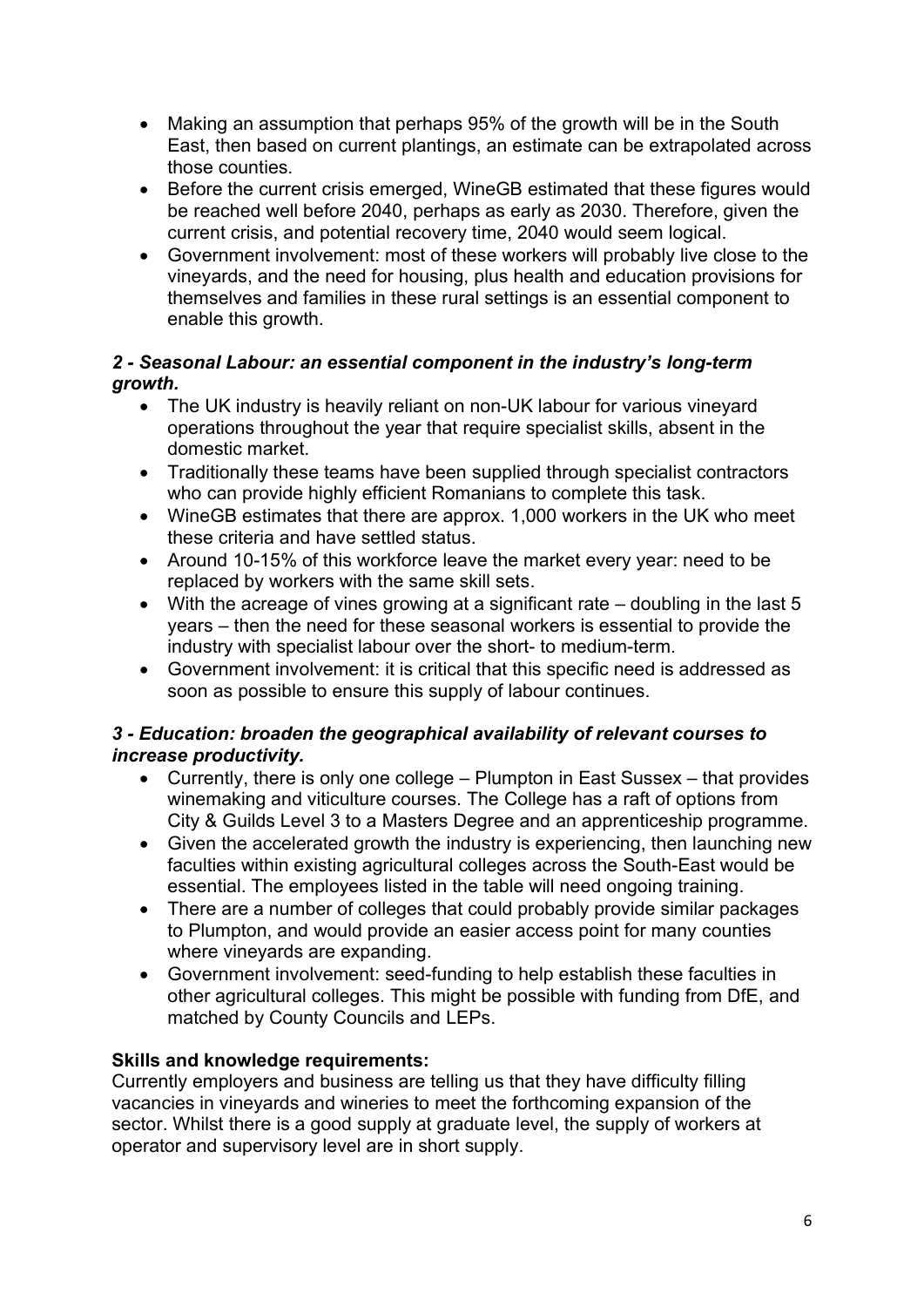## Vineyard skills - basic

- operate vineyard machinery
- cultivation, thinning, pruning, tying, canopy management, planting and replanting and harvesting
- grape diseases, their identification and means of control
- erosion control, trellis Installation, frost protection, vineyard installation and fence installation
- vinevard pests and diseases, and biosecurity management
- follow directions
- work independently
- use good judgment and show initiative
- work well with others
- basic English skills

## Vineyard skills - advanced

- yield recording software
- monitoring of weather and climate conditions, and impact on yields.
- integrated crop management practices and decisions
- carbon footprint monitoring
- sustainable production
- identification of deficiencies and diseases of vines
- impact of the environment in the growth of grape
- pest, fungicide and herbicide management
- management of irrigation and fertilisation
- monitoring and making recommendations related to vineyard and fruit quality
- recommend successful strategies for the management of vineyards.
- identify the symptoms of major biotic and abiotic stresses in grapevines, and propose protection strategies.
- establish vineyard, including site assessment, site preparation and planting, trellis design and materials.
- analysis and evaluation of the internal and external factors that affect the quantity and composition of grapes produced in a vineyard.
- evaluate new practices and technologies for yield and quality management.

## Winemaking skills - advanced

- sanitation in the winery
- fermentation production and microbiology
- chemical composition of grape and wine
- perform a practical microbiological investigation, and then analyse, evaluate and communicate the results
- investigate complex problems in wine quality and make recommendations to mitigate associated risks
- develop winemaking plans to achieve a specific wine style and quality.
- evaluate current and emerging technologies for managing the winemaking process
- technological equipment and their application in wineries
- sensory testing of wine produce
- grape processing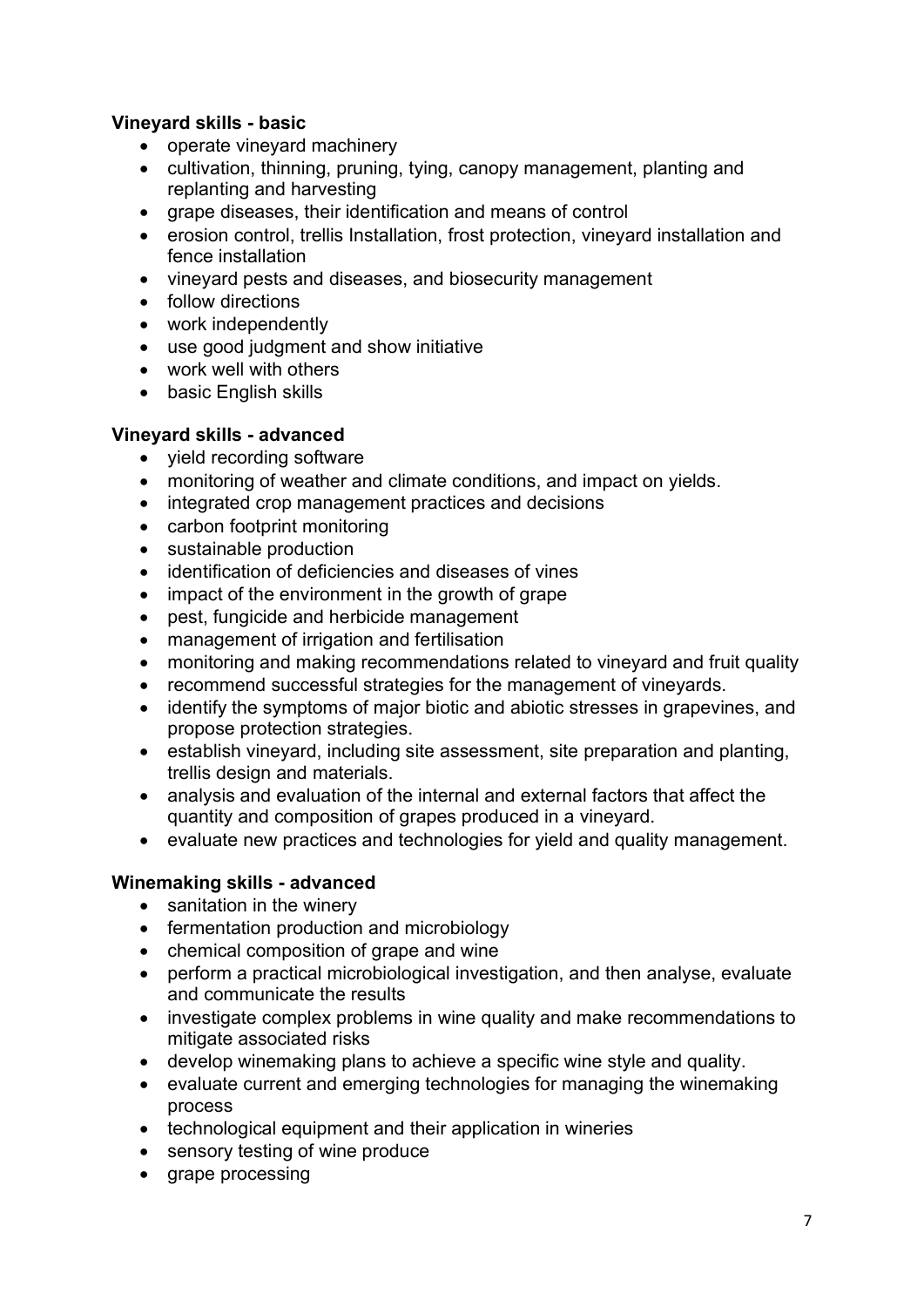- must amelioration
- fermentation management
- clarification and stabilisation
- packaging

#### Viticulturalists and viniculturists need the following generic skills

- quality management systems
- laws and legal acts on winemaking
- organization of wine marketing
- listen to and perform instructions
- read and understand technical information
- give clear and brief instructions to others
- orally express creative ideas
- clearly and briefly speak about technical information
- write technical reports and e-mails
- positive working attitude
- self-motivation
- work in diverse conditions
- leadership and decision-making skills
- defend own views and ideas
- display a critical understanding of key management principles
- apply key management principles to a real-life commercial wine production scenario
- make recommendations to resolve wine production management problems through the application of formal management principles.

#### Wine tourism

- identify, analyse and evaluate the strengths, weaknesses, opportunities and threats facing the English wine industry
- demonstrate how the UK wine tourism industry can implement best practice from a successful international wine tourism destination
- write features and other pieces about the wine making process
- give guided tours of the winery
- supplying technical information for managers

#### Future skills need

- precision viticulture
- remote sensing and image analysis
- smart device applications relating to vineyard and winery management
- robotics and drone technologies
- pulsed electric field technology
- ultrasonic technology in winery operations
- nano-scale technology
- advanced biological additives
- potential role of GMOs in wineries and vineyards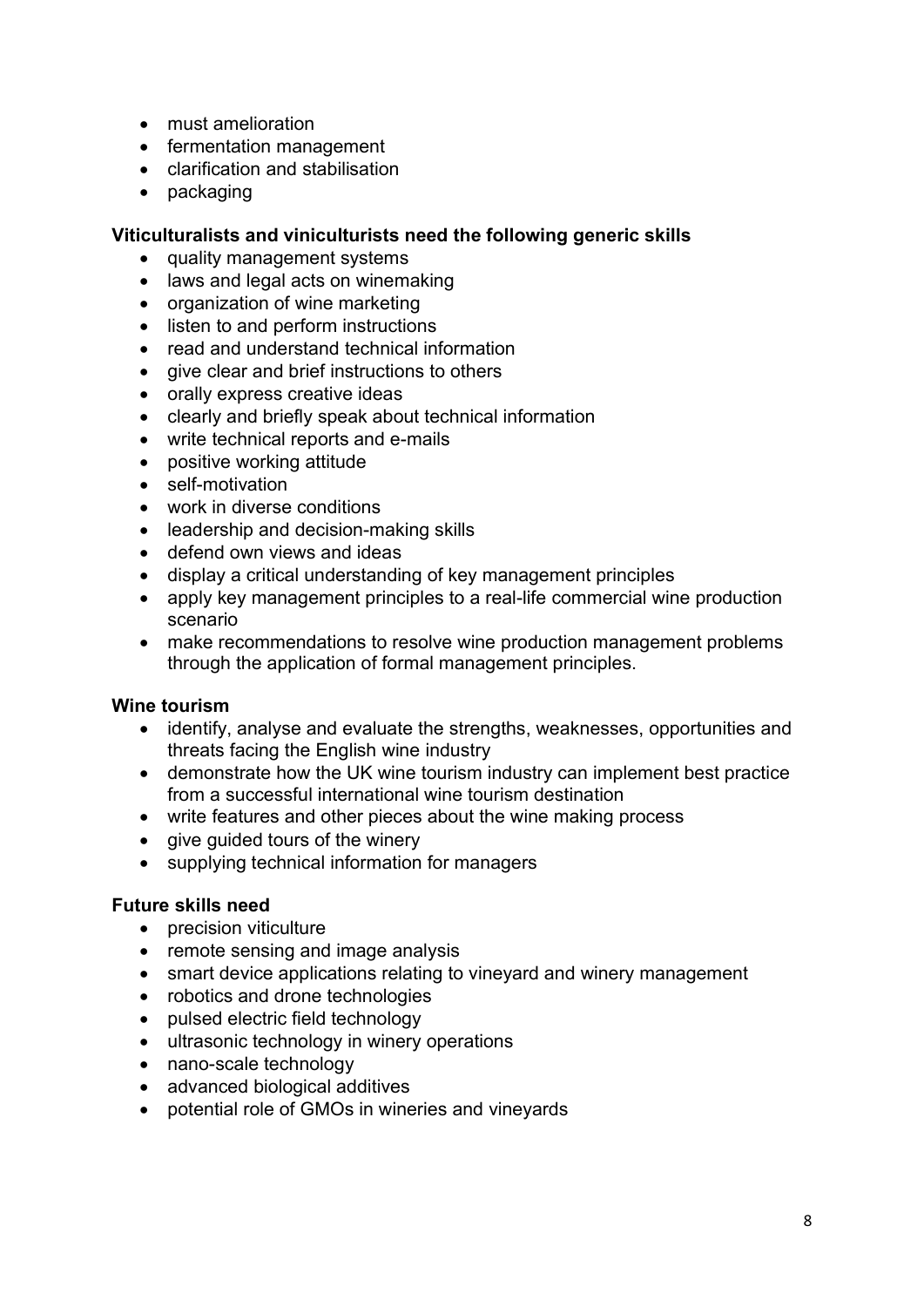## Viticulture and wine case study – vineyard in Kent

#### Unskilled labour supply:

- Most current seasonal staff (mainly Romanian) have settled or pre-settled status.
- The challenge is going to be in 2-3 years' time as that pool of people give up coming to the UK for a variety of reasons.
- Will be advertising for locals in June but often get people on the books and then they don't turn up or do a couple of days and don't return (sore-back syndrome!)

#### **Technical**

- Not too difficult to get a new tractor driver
- Greater technical skills using in-house expertise to train staff
- Have been stung a few times by training and then that person leaves
- Intensive courses (1 week) have been a useful mechanism
- Have used apprenticeships but have ended up putting lots in and then not keeping the candidate

#### Business Skills

 Currently mainly done within office team – no current challenges and as business increases, greater specialisation will be (should be!) easier to recruit in to.

#### Business approach to employment

- Mindset of employment perhaps go for the more mature person (who's wonderlust has levelled out) and look after them.
- Business not suffering high attrition as employing the right attitude and character is most important, rather than pure knowledge
- Company approach is to: pay as much as possible: look after them (health scheme, wine allowance, etc); create a friendly team

#### Future

• Can see the merit in a 'business training qualification' structure where different modules are attended by different staff, rather than solely focussing the training on one person.